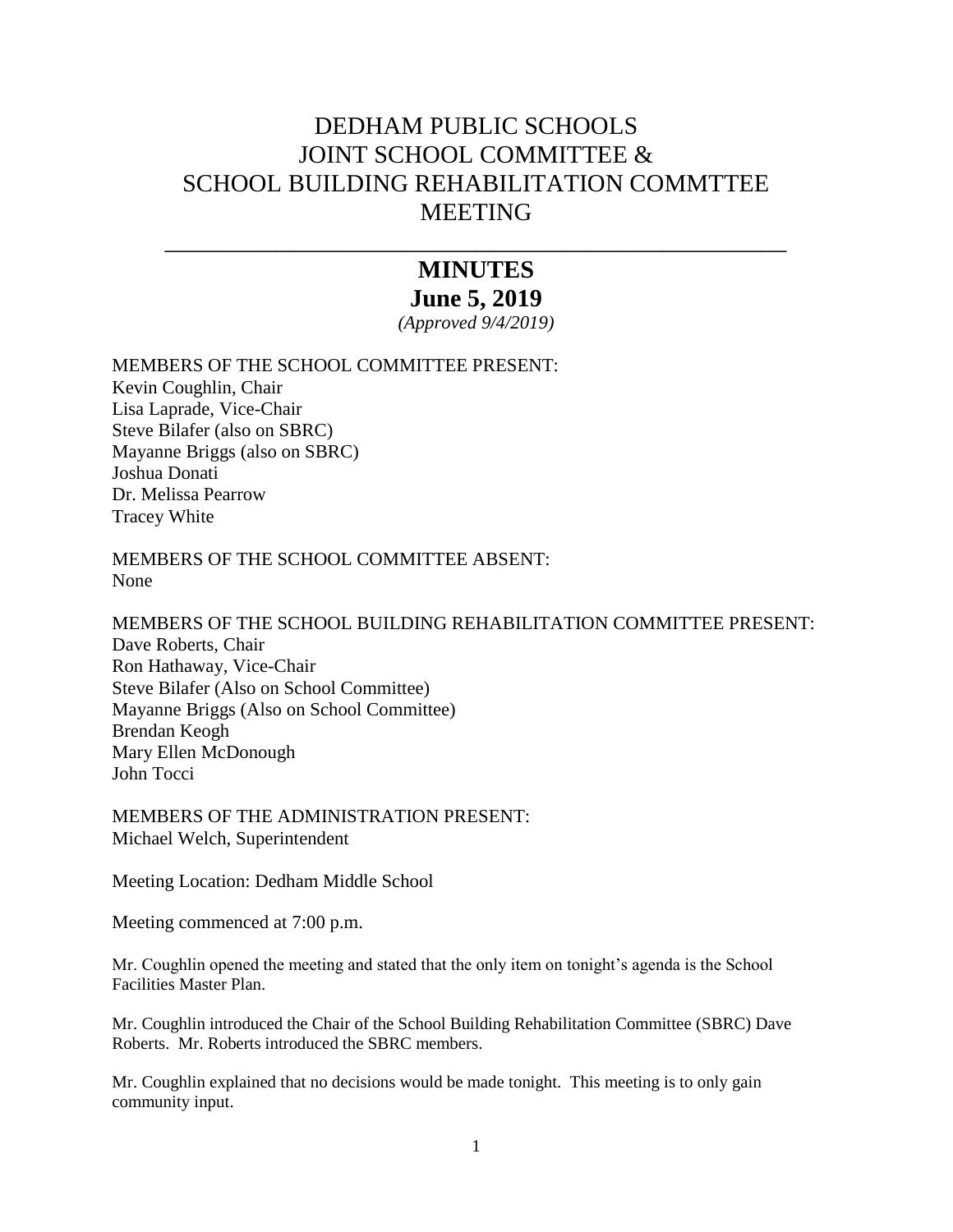## School Facilities Master Plan Community Input Meeting

On May 21, 2018 at the 2018 Spring Annual Town Meeting, members voted to approve Article Eighteen, Appropriation to Fund Update of Long Term Facilities Master Plan of the Dedham Public Schools. After a competitive bidding process, the town's School Building Rehabilitation Committee and School Committee selected Symmes, Maini, McKee and Associates (SMMA) a firm with longstanding architecture, engineering, and site design expertise.

On December 11, 2018 SMMA presented its initial findings at a joint School Committee and SBRC meeting. SMMA's presentation can found on the Dedham Public Schools' district website while the video of the meeting can be viewed in its entirety via Dedham TV's website.

As the Town has recently completed construction of the Dr. Thomas J. Curran Early Childhood Education Center, it is time to review the Greenlodge, Oakdale and Riverdale Elementary Schools and Dedham High School facilities which have not undergone major renovations or reconstruction in the past 30 years or more.

The goal of this meeting is to gather as much input from as possible from all potential stakeholders so that SMMA has the best information to arrive at recommendations for next steps in the improvement, renovation, or replacement of school facilities in Dedham.

The presentation is available on the district website. The report includes the history of the 2013 Master Plan, completed school projects (Middle School, Avery and ECEC) which are not included in this study, the multiple uses of the High School, the condition of the Capen School, MSBA 2016 School Survey Report, elements of educational facility effectiveness, condition and educational effectiveness of the Greenlodge, Oakdale and Riverdale Elementary schools, the MSBA Statement of Interest (SOI) process and priorities, and the process of the feasibility study.

Mr. Tocci asked whether the square footage of the building was directly related to anticipated enrollment. Mr. Poinelli stated it was.

Mr. Pionelli continued the explanation of the SOI process and SOI timeline, NESDEC enrollment projections, current school configuration by number of classrooms, and community engagement and input timeline.

Ms. McDonough asked why there would be a recommendation for fewer classrooms if the enrollment was going up slightly. Mr. Pionelli explained that the MSBA uses 23 students per classroom as its guideline.

Supt. Welch explained that tonight's community input meeting is only the first step in a very long process. He thanked the SBRC which is a voluntary board and the taxpayers of Dedham for investing in the schools. He asked the audience to please complete the feedback sheets provided for tonight's meeting. He explained the cost of the ECEC as well as the grant reimbursement funds from the MSBA. The new ECEC finished on time and is estimated to finish under budget. He also explained the boost in Kindergarten enrollment from 174 students in the last class at the Capen School to approximately 220 students registered for the 2019-2020 school year. He feels this increase is specifically related to building a state of the art early childhood facility.

Ms. Briggs asked about the MSBA guideline of 23 students per classroom, inquiring if it is a recommendation or requirement. Mr. Pionelli explained it as the MSBA design capacity of a school.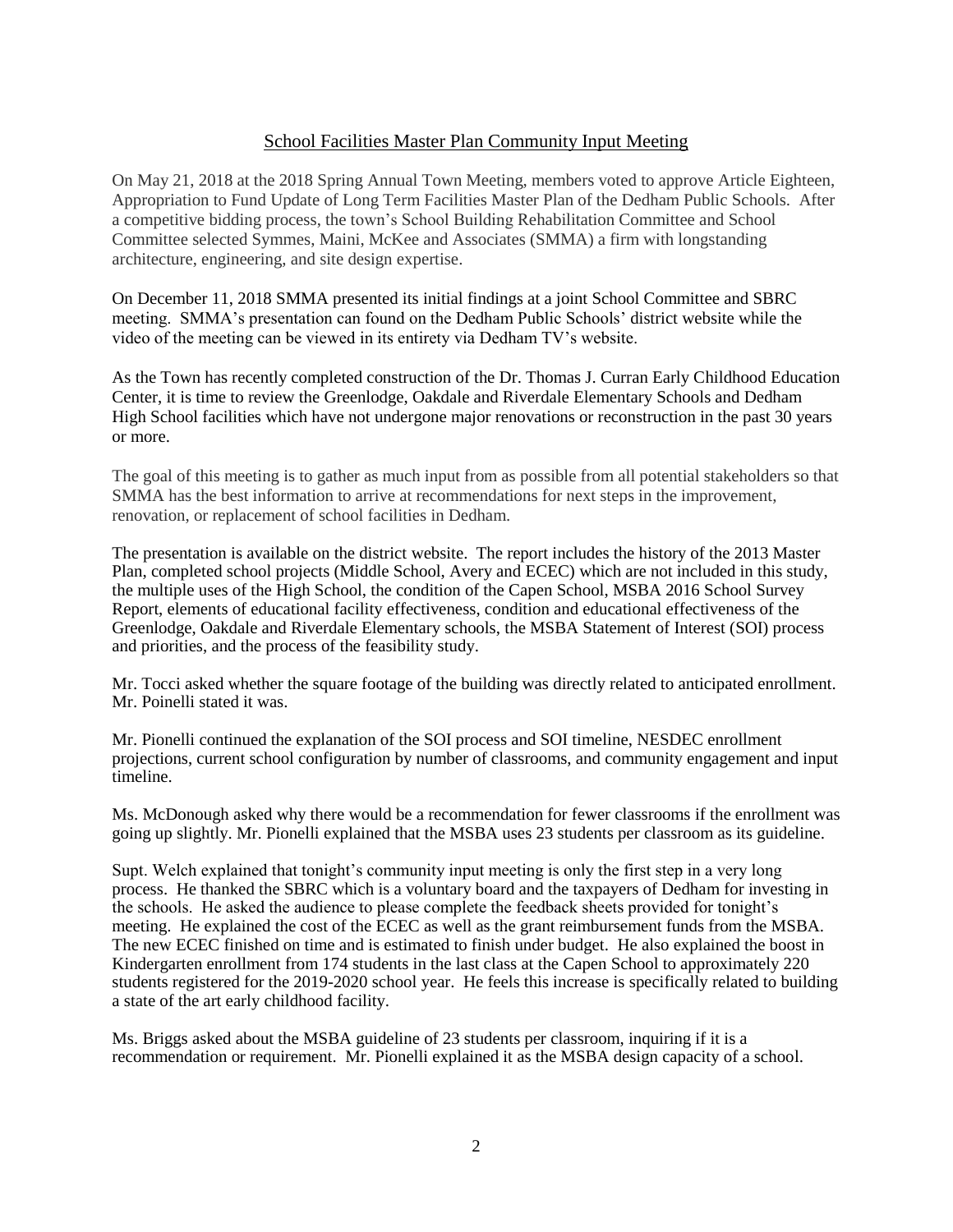Mr. Hathaway asked if having three new schools built in the last several years will hurt Dedham's chances in the MSBA selection process. Mr. Pionelli did not feel it would affect the chances because the MSBA is looking at the condition of the facility.

Dr. Pearrow also stated her concern about the building requirement of 23 students per classroom.

Mr. Tocci asked how the process would work if the Town wanted to take on part of the funding to add on or vary from the MSBA design process. Mr. Pionelli stated this was not the norm but occasionally the MSBA will allow it.

Mr. Donati asked if the Town could build multiple school facilities at once. Mr. Pionelli stated it would be highly unlikely using MSBA grants. It could be done using Town funds.

Mr. Bilafer asked if enrollments at different schools were taken into consideration. Mr. Pionelli explained that elementary schools do not have a size requirement based on enrollment at other schools although the MSBA could ask the Town to consider different options.

## **Public Comment**

Lindsey Looney, 168 Ames Street, asked if more than one school could be renovated at the same time. Mr. Pionelli explained that schools that qualify for MSBA accelerated repairs need to meet the educationally feasible requirements. Accelerated repairs include roof, boiler and windows. Large renovations are outside of this scope.

Megan Priest, 37 Aspen Court, asked if the goal of the School Committee and SBRC is to qualify for an MSBA grant, would it be for individual schools and how can the community help. Mr. Pionelli and Mr. Coughlin stated that the right now it is very important to get community input in order to complete an SOI.

Supt. Welch elaborated, stating that the committees need to figure out the community's wants and needs with the three elementary schools. It is also important to understand that town resources and priorities need to be taken into consideration. The decisions made now will affect generations down the line. The group needs to make educationally and fiscally responsible decisions.

Jessica Erickson, 196 Riverside Drive, had several questions regarding growth of the ECEC migrating to the elementary level, school choice, and equity with over- and under-enrolled schools.

Supt. Welch explained the difficulty of tracking enrollment trends. Dedham has a uniqueness of neighborhood schools that the NESDEC (New England School Development Council) does not take into consideration. He explained that Dedham does not participate in the state's School Choice program. Intra district school choice is not an option. Children must attend the school in the district where they live. There are some specific situations which require students to be allowed to attend a different elementary school.

Mr. Pionelli explained how the MSBA looks at enrollment numbers in October to account for summer move-ins and exits.

Ms. McDonough commented on the long-range plans for Dedham. She explained how many of the schools were updated in the 1970's and three elementary schools have closed in Dedham. She wants to make sure that moving forward money is spent appropriately.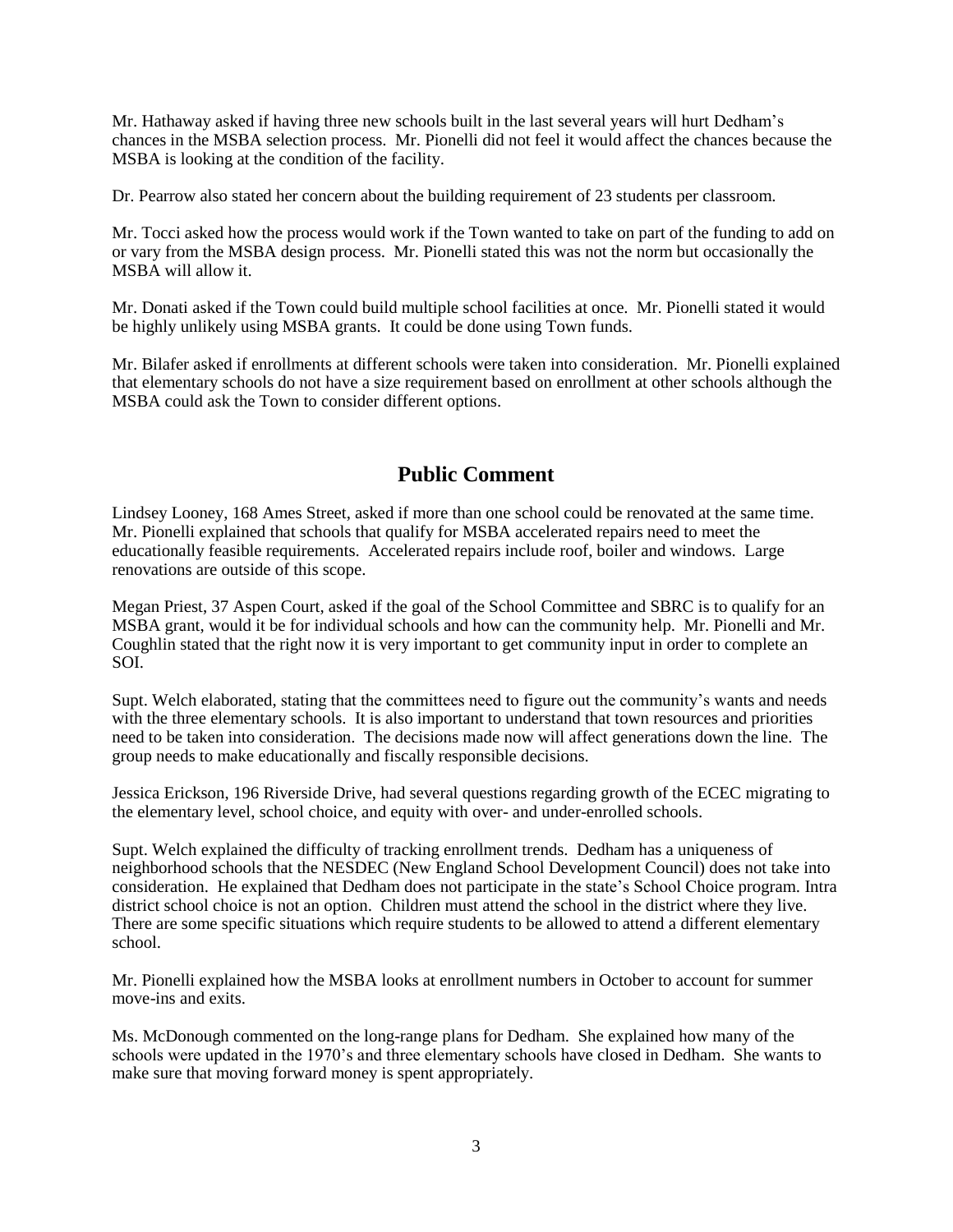Amy O'Brien, 43 Marlboro Street, said she didn't understand the redistricting that had taken place in the past. Ms. Briggs explained that every time you submit an SOI you have to draw lines to show population. At that time there was a need to redistrict the Avery School area. However, she stated she did not know why some of the Riverdale district was redistricted to Oakdale.

Courtney Sheehan, 478 East Street, asked if Dedham would ever redistrict to get funding for a larger project. Supt Welch stated that nothing is off the table and all options will be looked at. He explained that the building of the Avery School has eliminated certain options.

Mr. Bilafer stated that the size of the school doesn't matter at the time of the SOI, it is the condition of the school that is of importance. He asked if the size of the school came into play during the feasibility phase. Mr. Poinelli stated that it did. The MSBA may ask the district to explore different options.

Rebecca Hammond, 98 Wentworth Street, inquired if Dedham would ever move forward building a new school without funding from the State. Mr. Coughlin explained this would require input from the Town. A new school would fall in line behind completion of the Town Hall and Police and Fire Stations. It would also require a Proposition 2.5% override or debt exclusion.

Supt. Welch explained that Watertown is currently building three schools without MSBA funding. However, it is fiscally much more expensive.

Ms. Hammond asked what happens to the 10 million dollars that is reverted to the Town from the ECEC project. Mr. Roberts explained the money goes back to the Robyn Reyes Fund.

Lindsay Loporto, 148 Crane Street, asked for the best way to submit thoughts or questions if someone could not be here this evening. Mr. Coughlin stated to email him.

Ms. Loporto asked if any studies have been done on the benefits of neighborhood schools. Mr. Pionelli stated there were none that he was aware of. Ms. Loporto stated she felt Riverdale is a strong community and removing the school would be taking the heart away from the community.

Supt. Welch explained that neighborhood schools mirror the demographic and socioeconomic status of the neighborhood. Neighborhood schools are not always equitable. He stated that the Committee needs to look at the long-range benefits to the entire town.

Jim Sullivan, 299 Riverdale Drive, stated that Robin Reyes Fund has money marked for the next school.

Mona Saltalamacchia, 42 Pine Hill Road, asked what the criteria are for a school to close. She is concerned because Riverdale has the smallest number of students. Mr. Coughlin stated he doesn't feel like that is the direction the Committee is going in. Supt. Welch stated that conversations and input need to be gathered before any decisions are made. It is clear that the Oakdale School, being ranked a 3 by the MSBA, is in need of replacement.

Mark Blazejewski, 220 Adams Street, asked if the MSBA has a cap on funding. Mr. Pionelli explained funding is based on the percentage of the sales tax.

Ms. Sheehan asked if the SOI does not get accepted for a particular school, will that same school be considered in the future. Mr. Pionelli explained that an SOI for the same school can be resubmitted the following year.

Resident (did not provide name) asked about the status of the High School. Supt. Welch explained the High School has maintenance issues and the district will continue to do renovations on it. A new High School would not be as large as the current building. He also explained how an SOI for 2020 would not